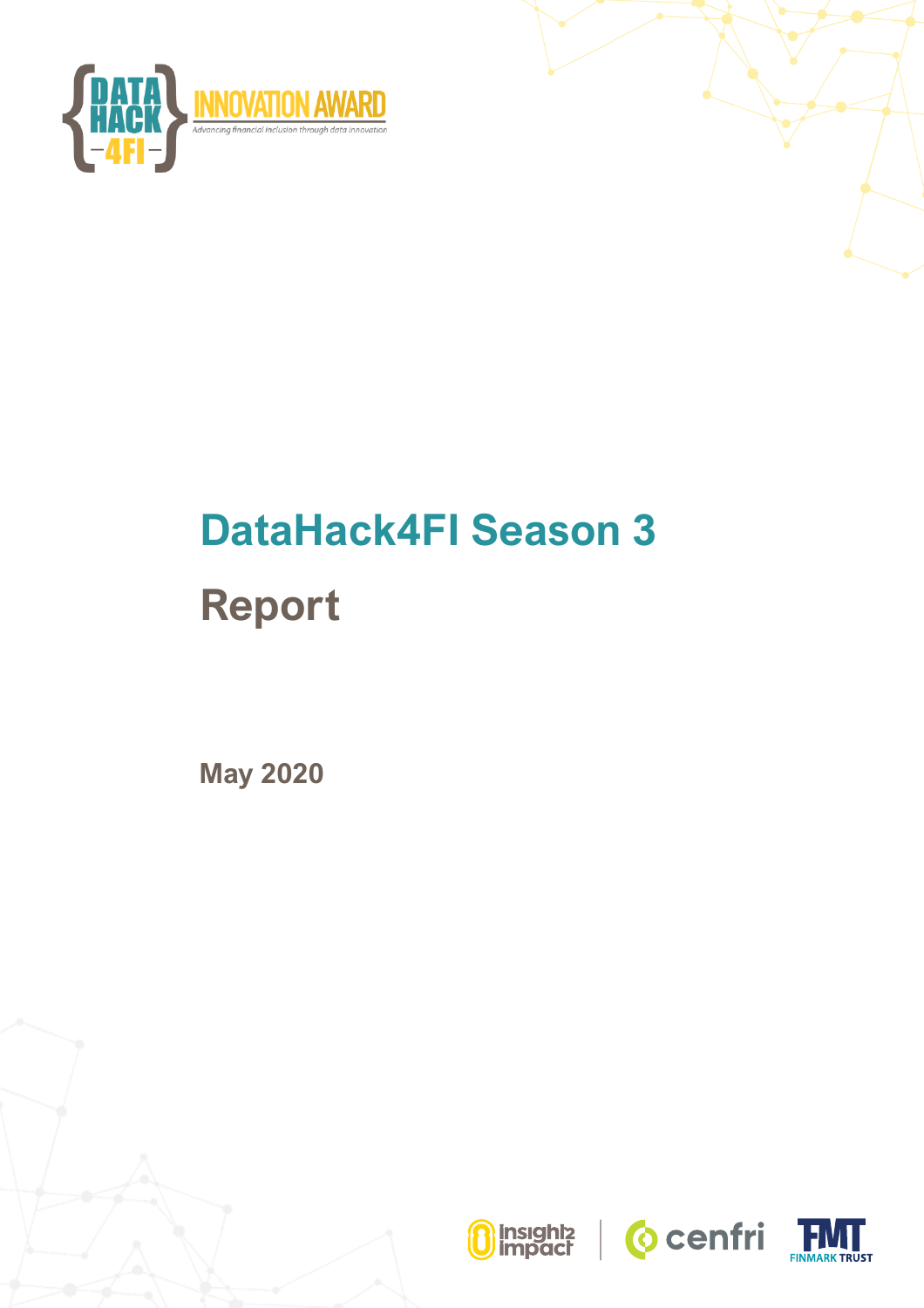

#### **Author**

Robert Jones

#### **About DataHack4FI and insight2impact**

DataHack4FI is an initiative of insight2impact – a resource centre that aims to catalyse the provision and use of data by private and public-sector actors to improve financial inclusion through evidence-based, data-driven policies and client-centric product design.

insight2impact is co-hosted by Cenfri and FinMark Trust and is funded by the Bill & Melinda Gates Foundation in partnership with The MasterCard Foundation.

#### **For more information**

Visit our website at www.i2ifacility.org. Call us on +27 21 913 9510 or +27 11 315 9197.







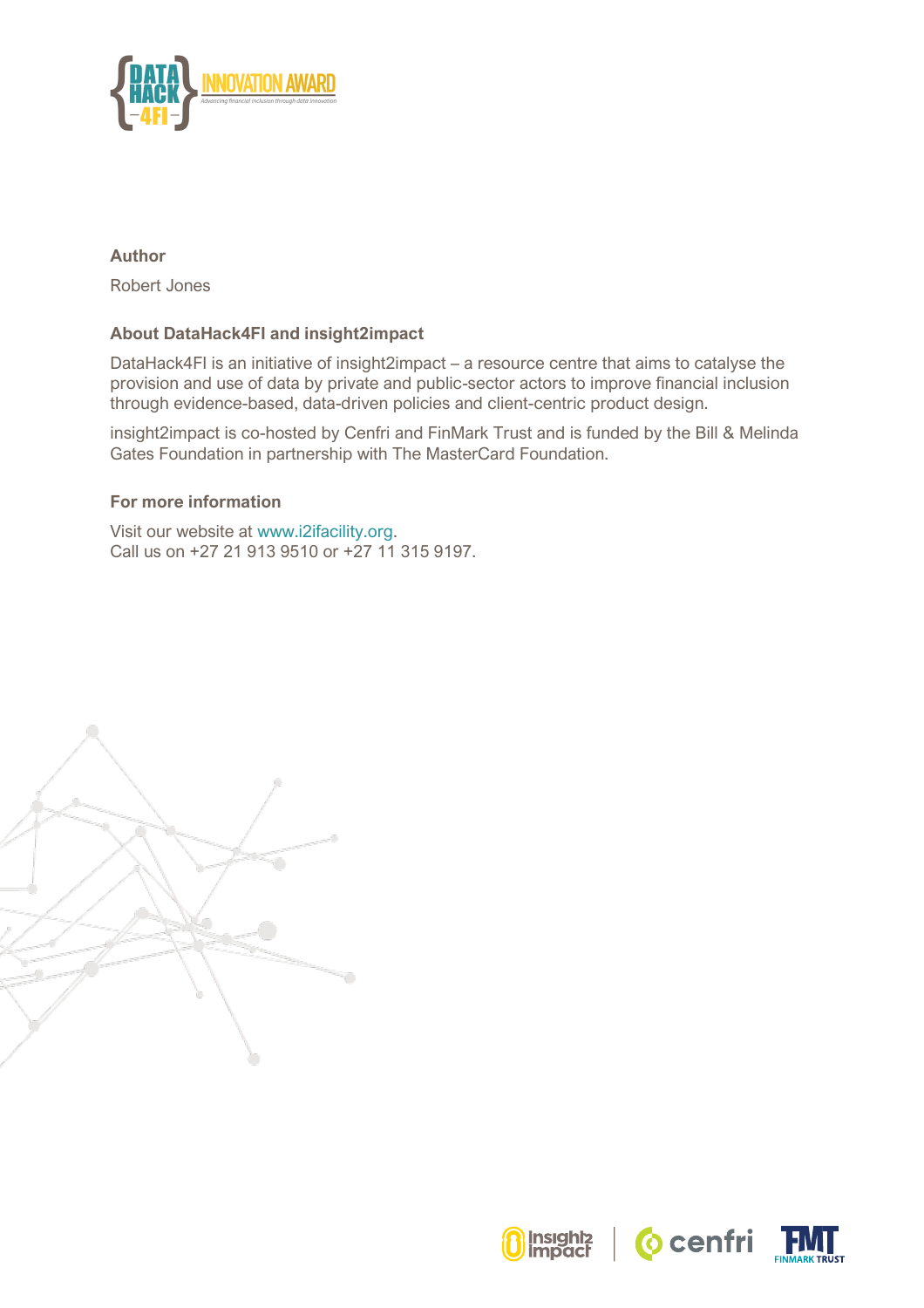# **Contents**







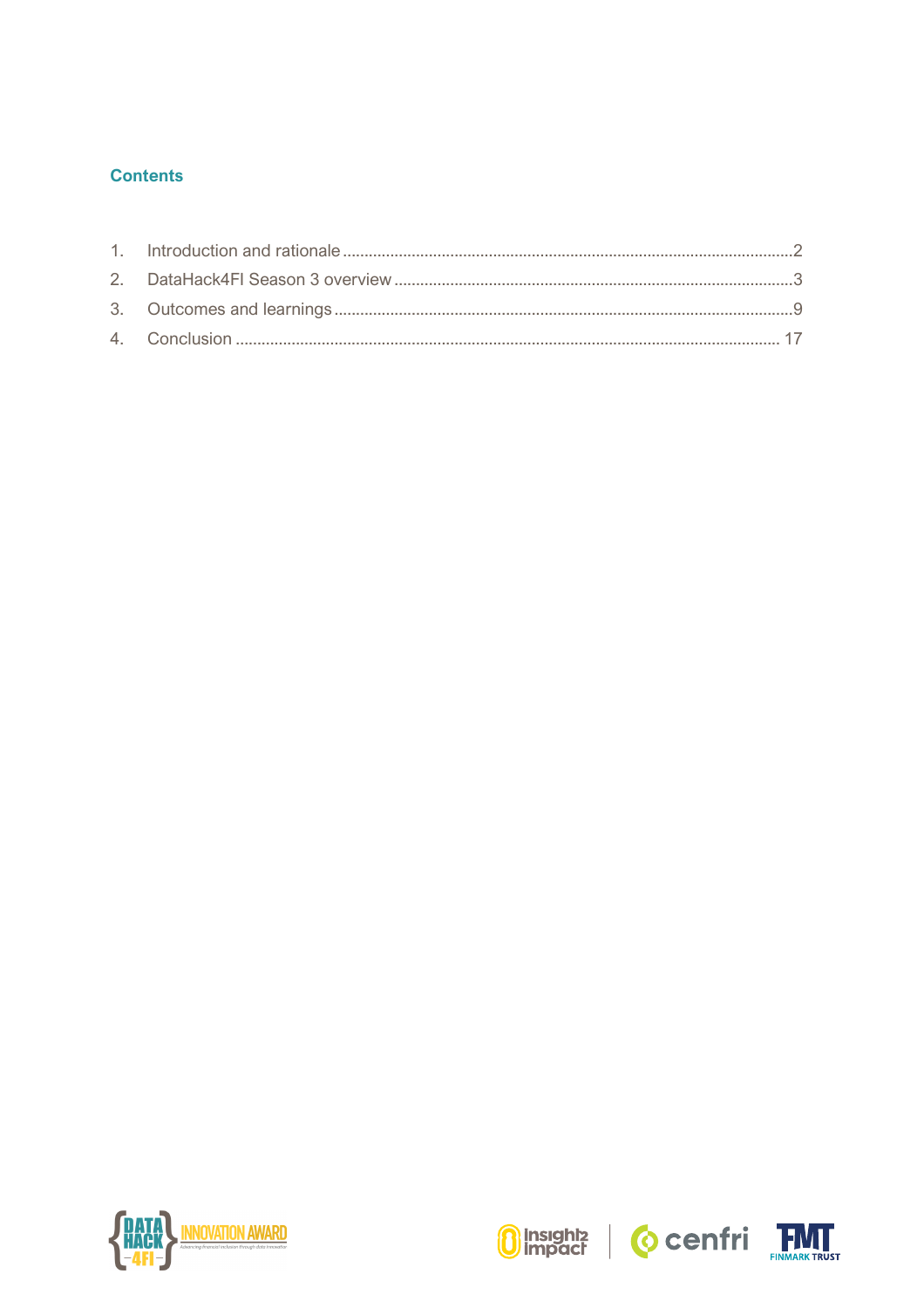# <span id="page-3-0"></span>**1. Introduction and rationale**

The availability of data in financial inclusion has grown tremendously in recent years, deepening our understanding of how access to, and the use of, financial services/products affect welfare outcomes throughout Africa. Despite the increasing availability of data, a practical disconnect exists between the decisions being made for financial and economic inclusion and the use of relevant data to inform such decisions. This gap restricts the extent to which financial services reach all segments of the population, particularly the unserved and underserved, limiting the ability of FSPs to design products/services that are inclusive.

#### "DataHack4FI is a pan-African innovation competition that encourages finance, technology, and data enthusiasts to collaborate in using data and analytics to solve business challenges and extend financial services to underserved communities." (www.datahack4fi.org)

A key challenge in endorsing a data-driven approach is a distinct lack of data science skills in Africa, as well as a general lack of understanding regarding the value of innovative data analytics. The DataHack4FI initiative promotes the use of data to drive product design and business decision-making, thereby catalysing the development of new products and services driven by customer data. In doing so, the competition aims to contribute to data science skills development and the empowerment of African youths in a field that is increasingly providing opportunities for career advancement throughout Africa.

The initiative seeks to create communities of innovation by convening emerging technology companies (ETCs), aspiring data scientists, innovation hubs, development partners and other key innovation stakeholders, to stimulate the use of data for financial and economic inclusion. DataHack4FI focuses on the use of alternative data sources, big data, small data, and new data trends that are traditionally ignored by incumbents but that emerging tech companies can use to design user-centred products and services.

DataHack4FI targets young innovators and aspiring data scientists from several focus countries across Africa. The competition runs over multiple stages where teams compete to develop innovative solutions to key developmental challenges. The competition serves as a platform for participating teams to showcase their work while vying for the DataHack4FI winner's prize – technical and financial support towards continued solution development. Three seasons of the competition have been completed to date, with Season 3 seeking to build on the success of the previous iterations.







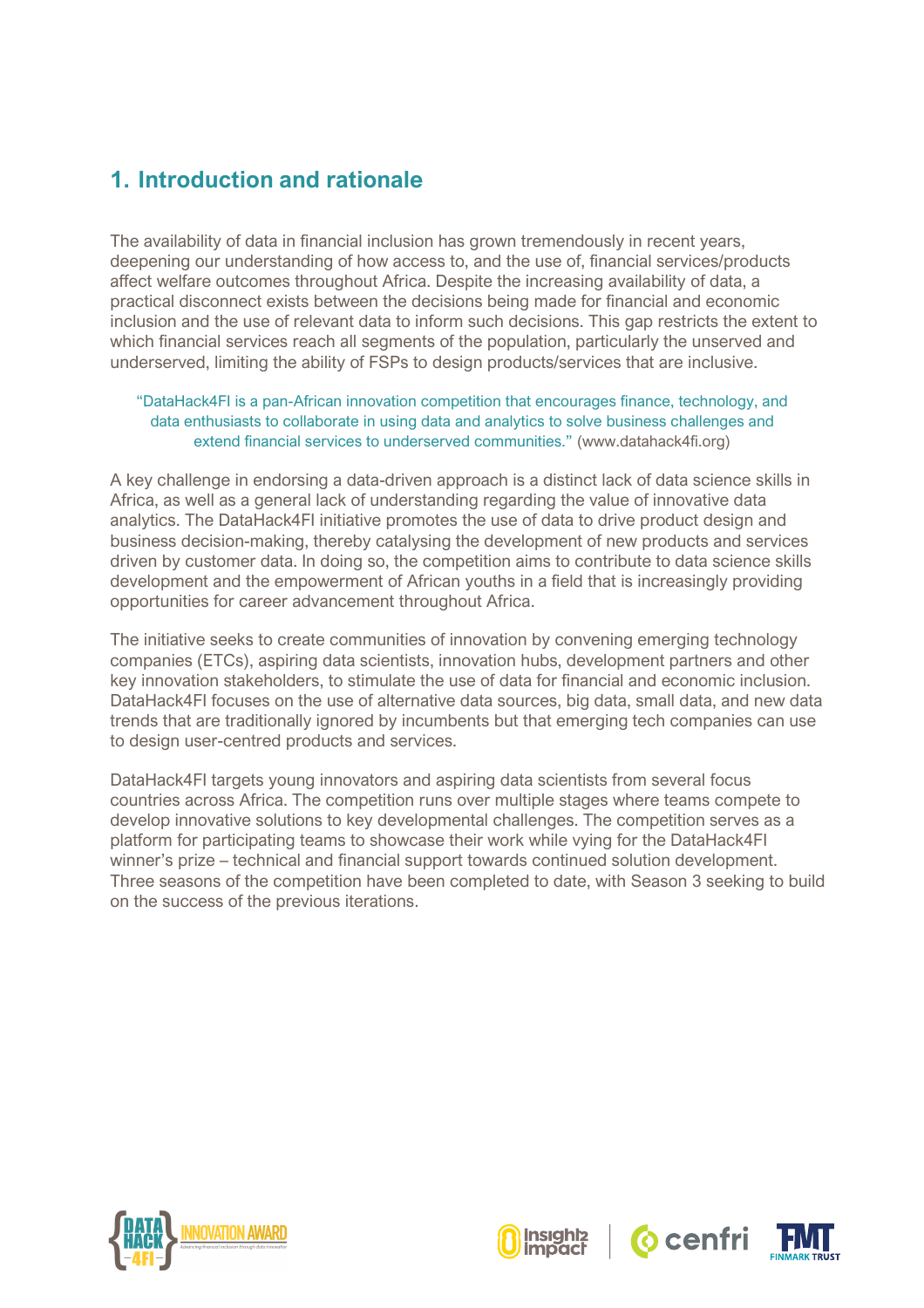# <span id="page-4-0"></span>**2. DataHack4FI Season 3 overview**

## **2.1. Overview of competition**

Building on the networks and experience gained from Seasons 1 and 2, Season 3 of the DataHack4FI pan-African innovation competition took place in seven African countries (Ghana, Kenya, Nigeria, Rwanda, South Africa, Uganda and Zambia) from April to August 2019. In Season 3, emerging technology companies (ETCs) were paired with data enthusiasts to collaborate around the use of data and data-driven decision-making in designing solutions to financial and economic inclusion challenges.

Throughout the course of the competition, participants were provided with both digital and inperson mentorship from experts in financial inclusion, technology, business science and data science. Participants also attended a number of skills development meet-ups and a series of webinars designed to provide information and tools relevant to the design of their solutions.

Data enthusiasts in Season 3 underwent a rigorous selection process. Aspiring data scientists who applied for the competition were afforded the opportunity to enrol in the Microsoft Professional Program (MSPP) in Data Science, an internationally accredited data science certification. Experienced data scientists were on hand to provide digital and in-person mentorship to the candidates as they worked to complete the course requirements. The topperforming candidates from each of the seven DataHack4FI countries were subsequently paired with an ETC and a data science expert for the competition. A total of 374 aspiring data scientists enrolled in the MSPP online training, with 108 candidates successfully awarded the Microsoft certification after completing the prerequisite 10 theoretical modules and a practical use-case project. The full MSPP report is available **[here](https://datahack4fi.org/Download/MSPP_DH4FI.pdf)**.

Each of the 45 DataHack4FI teams presented their solution to a panel of expert judges at one of seven independent in-country finals, with the top two teams from each country invited to showcase their prototype solution at the DataHack4FI Grand Finale from 22 to 23 August 2019 – the main event at insight2impact's DataFest, held in Kigali, Rwanda. The DataFest convened more than 300 key stakeholders and interested contributors from across Africa, offering an exciting agenda for all in attendance: keynote speakers, panel and round-table discussions, investor panels, entrepreneurial training, an investor-readiness masterclass, and the Sendy Hackathon. Judged on a range of fundamental criteria, Botlhale AI (South Africa) was chosen as the DataHack4FI Season 3 overall winner, receiving the USD25,000 cash prize and technical assistance towards the continued development of their AI-enabled chatbot solution.







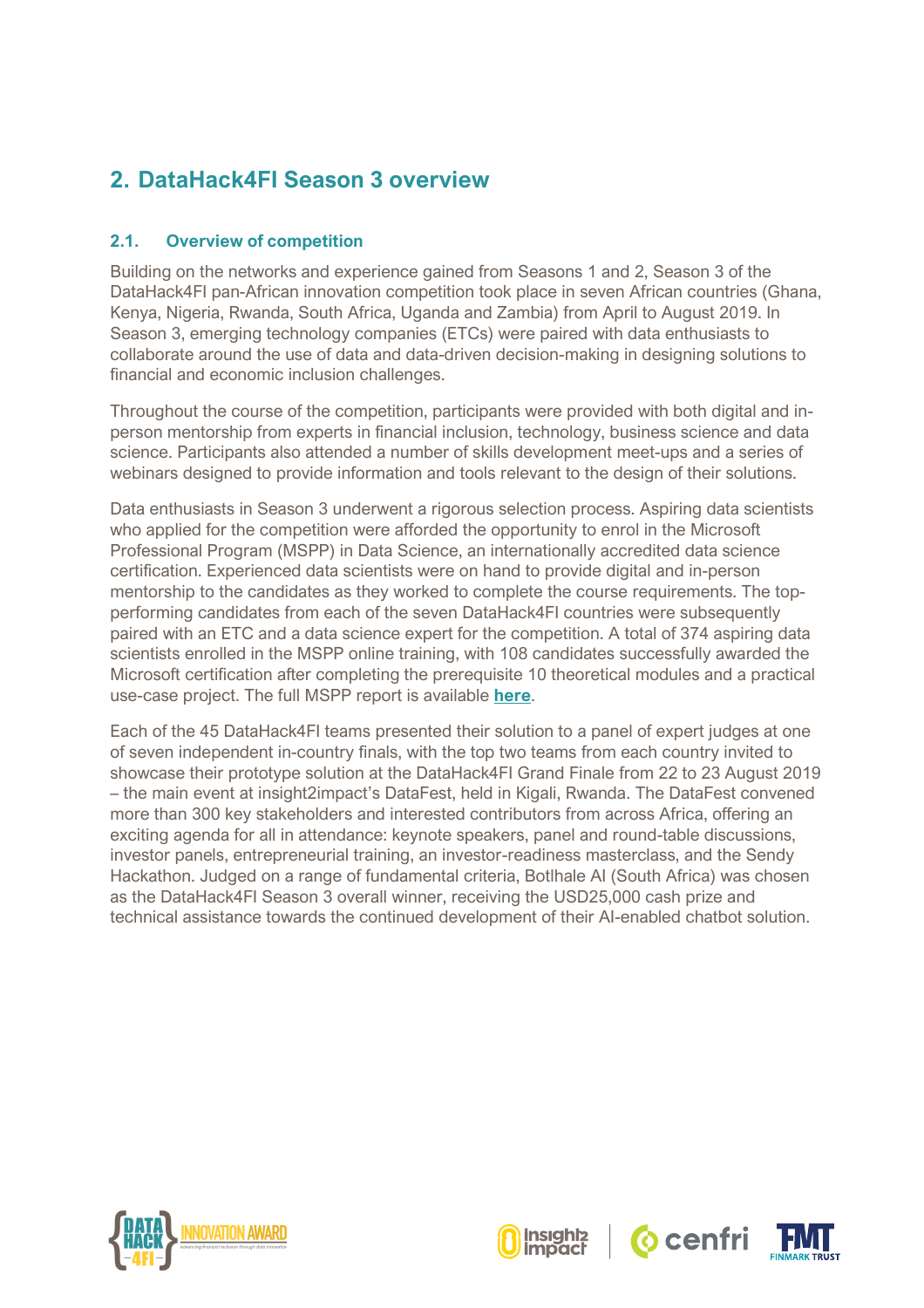## **2.2. Objectives**

Season 3 of DataHack4FI sought to create opportunities for data enthusiasts and ETCs, deepen the data for the financial services ecosystem, and advance financial and economic inclusion. insight2impact aimed to achieve these objectives by creating a neutral convening platform, providing mentorship and skills development training, and providing technical and financial support to emerging tech companies.

- Skills development
	- To provide data science and entrepreneurial skills development opportunities for participating data enthusiasts and ETCs
- Networking and collaboration
	- To create a convening platform for young entrepreneurs, aspiring data scientists, innovators, and public and private-sector stakeholders to promote pan-African collaboration around the advancement of financial and economic inclusion
	- To build new, and strengthen existing, networks that allow for the empowerment of youth and women to design scalable solutions
- Data-driven decision-making
	- To promote the use of data to improve financial and economic inclusion through evidence-based, client-centric solution design
	- To mobilise the data market by leveraging interest and skills of stakeholders to develop active and impactful innovation ecosystems that promote data-driven decision-making
- Financial and economic inclusion (through a combination of the previous objectives)
	- To catalyse new data-driven solutions that have a positive impact on society by serving the financially and economically excluded and underserved







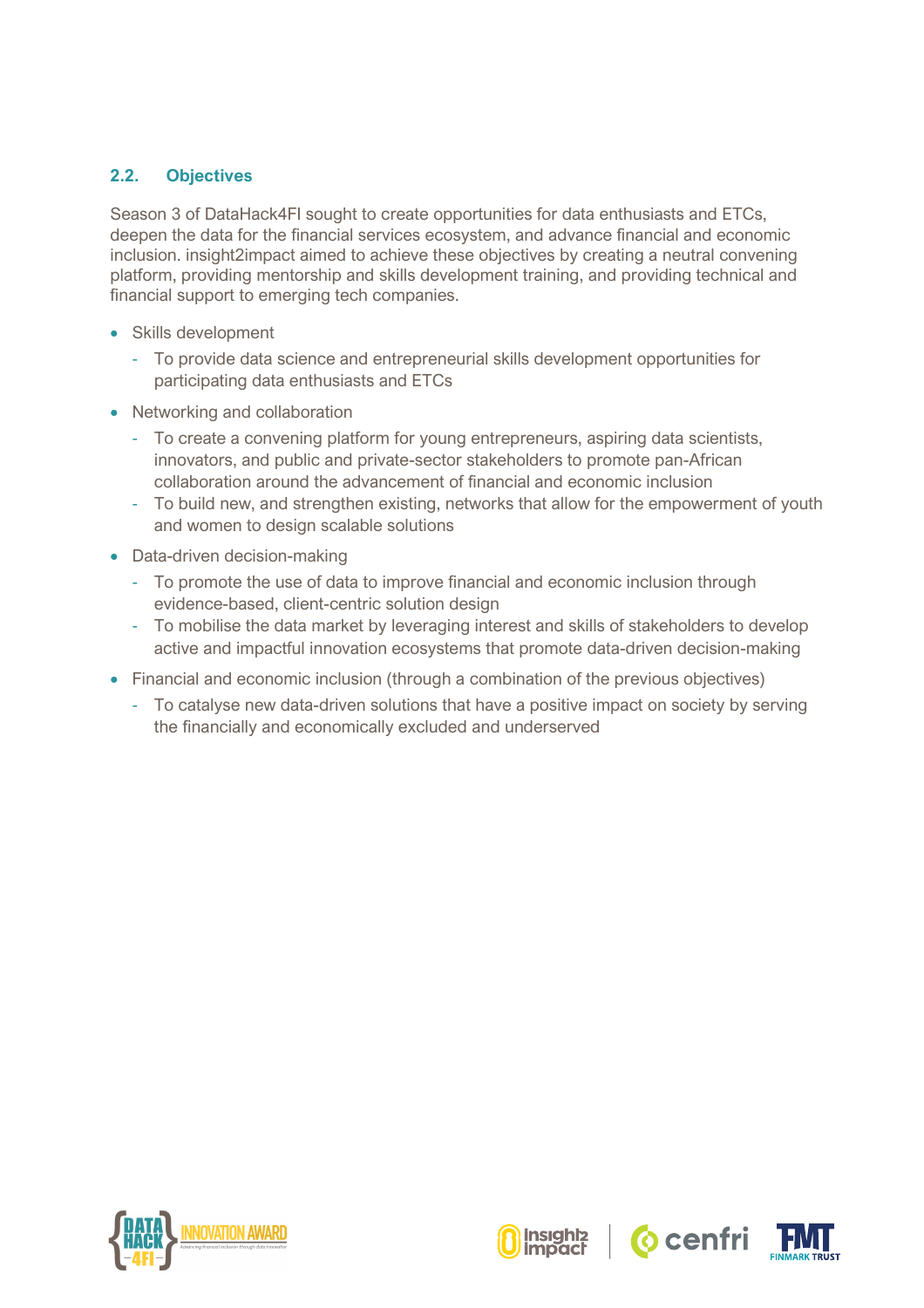## **2.3. Descriptive statistics**

#### **2.3.1. General overview**

A total of 228 individuals participated in DataHack4FI Season 3, representing 45 teams across seven in-country competitions. [Table 1](#page-6-0) summarises the number of teams, ETC representatives, data enthusiasts and data experts at a country level.

| <b>Country</b> | <b>No. of teams</b> | <b>No. of ETC</b><br>representatives | No. of paired<br><b>DEs</b> | No. of data<br>experts | <b>Total</b> |
|----------------|---------------------|--------------------------------------|-----------------------------|------------------------|--------------|
| Ghana          | 6                   | 17                                   | 6                           | $\overline{4}$         | 27           |
| Nigeria        | 7                   | 28                                   | 7                           | 7                      | 42           |
| <b>RSA</b>     | 9                   | 25                                   | 9                           | 7                      | 41           |
| Zambia         | 7                   | 18                                   | 7                           | 6                      | 31           |
| Uganda         | 7                   | 27                                   | 7                           | $\overline{4}$         | 38           |
| Rwanda         | 3                   | 7                                    | 3                           | $\overline{2}$         | 12           |
| Kenya          | 6                   | 25                                   | 6                           | 6                      | 37           |
| <b>Total</b>   | 45                  | 147                                  | 45                          | 36                     | $228*$       |

#### <span id="page-6-0"></span>**Table 1:** Season 3 participant overview

**\***This figure does not include 329 non-paired data enthusiasts who enrolled in the MSPP (Inclusive total= 557 participants).

Males accounted for the majority of participants in Season 3 (82%, 187 males), with 41 females (representing 18%) actively involved in the competition. The average age of participants was 29 ( $\pm$ 7) years old, with 81% of individuals falling into the "youth" category (18 to 35 years old<sup>1</sup>).

<sup>1</sup> [www.un.org/en/africa/osaa/pdf/au/african\\_youth\\_charter\\_2006.pdf](http://www.un.org/en/africa/osaa/pdf/au/african_youth_charter_2006.pdf)







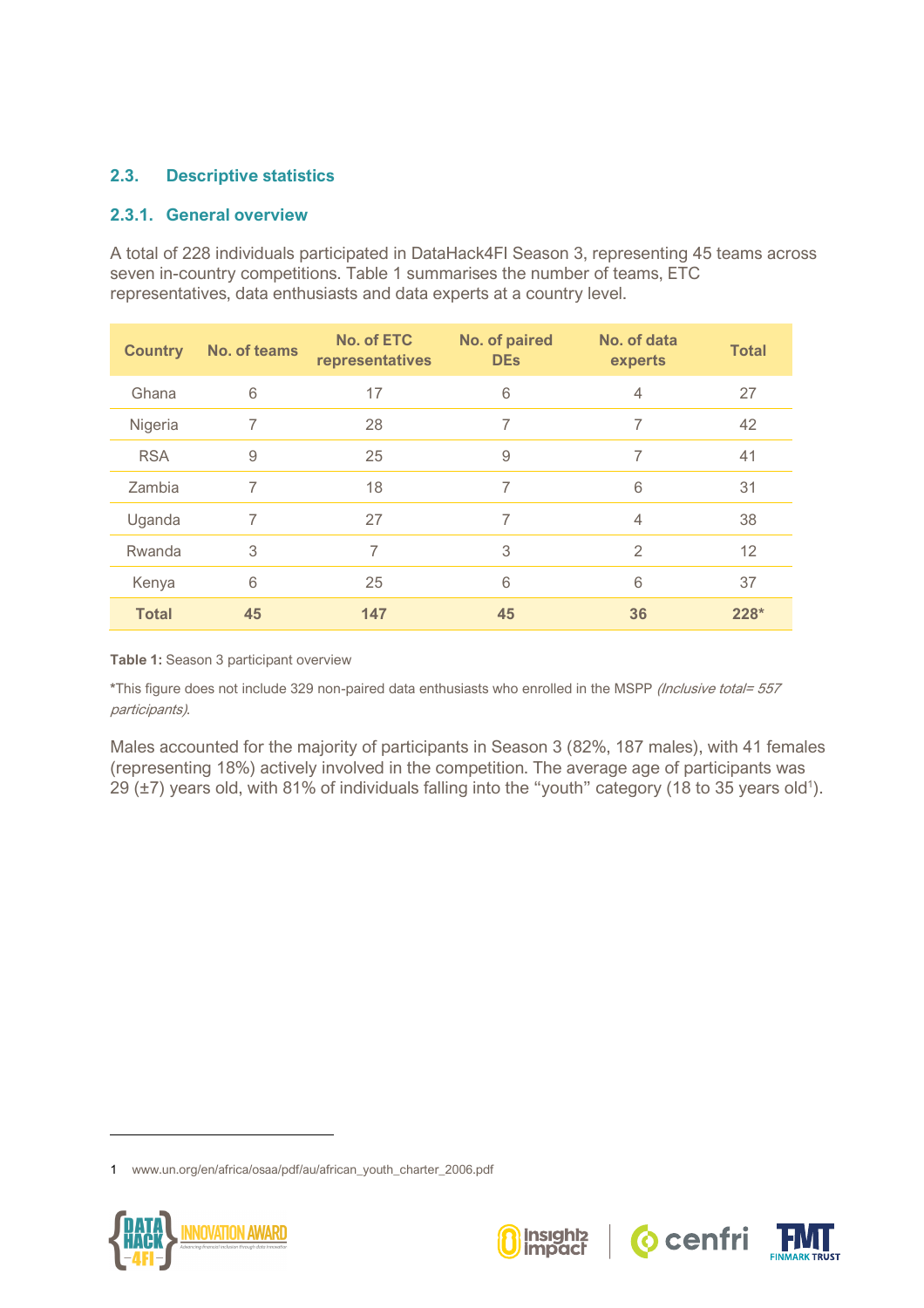#### **2.3.2. Emerging technology companies (ETCs)**

Forty-five (45) ETCs competed in DataHack4FI Season 3, consisting of 147 representatives with an average age of 31 ( $\pm 8$ ) years old. Most companies had been in operation for one year or less (37% of ETCs), with a single ETC reporting a company maturity of more than four years [\(Figure 1\)](#page-7-0). The average maturity of Season 3's ETCs was two years. The average number of staff members per company was six, including both full-time and part-time employees.



<span id="page-7-0"></span>**Figure 1:** ETC maturity Source**:** DataHack4FI MEL Survey – 38 ETC respondents







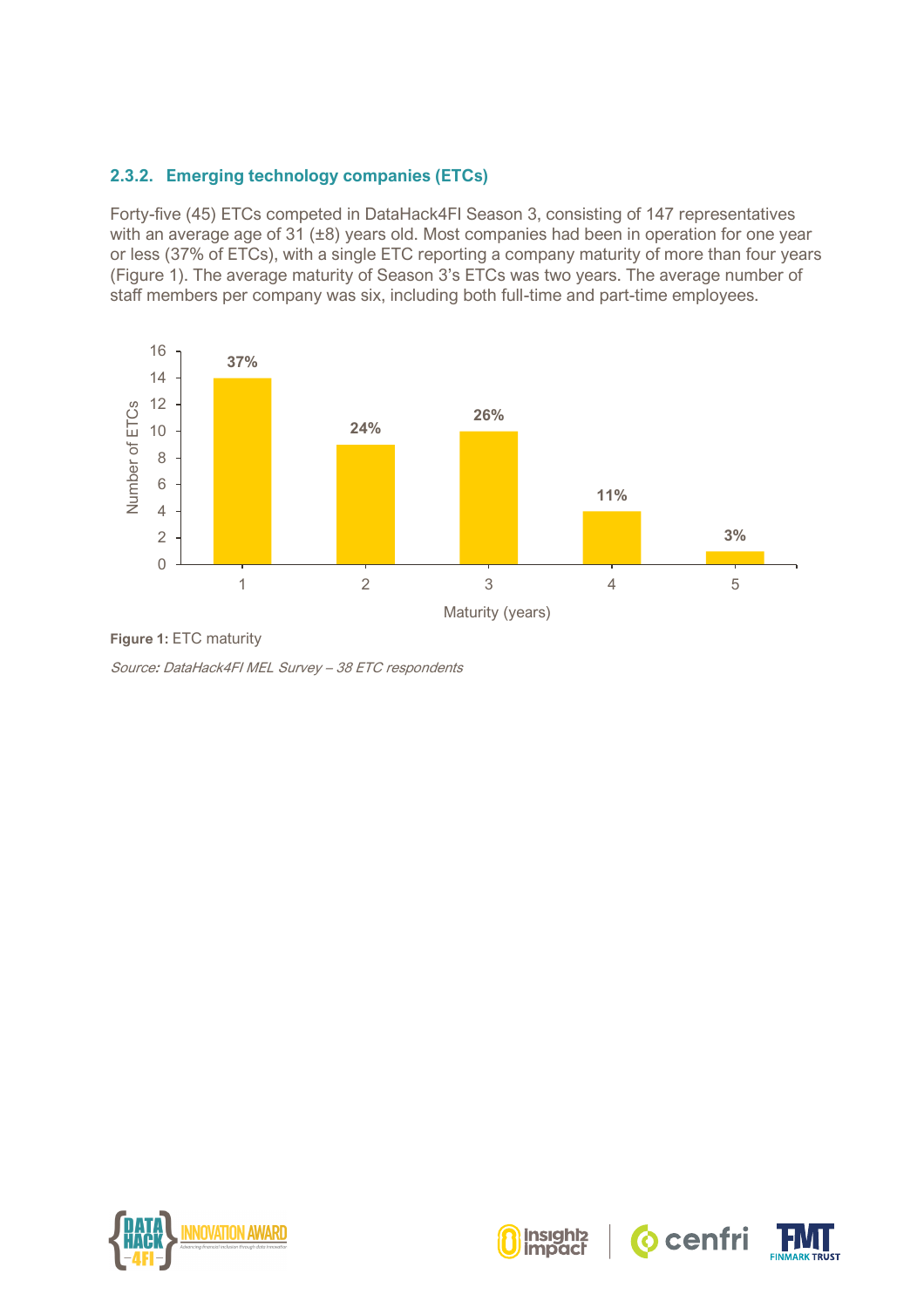Many ETCs had participated in innovation competitions prior to DataHack4FI Season 3 (43%), 39% had completed an incubation programme, 32% had accelerator experience, and 29% had completed a bootcamp [\(Figure 2\)](#page-8-0). Seven percent (7%) of ETCs had participated in previous editions of the DataHack4FI innovation competition. Four respondents, representing 14% of ETCs, did not have any experience of innovation-related events or programmes.



<span id="page-8-0"></span>**Figure 2:** ETC innovation programme history

Source: DataHack4FI MEL Survey – 46 ETC respondents

Twenty percent (20%) of the solutions presented at the in-country final level were designed specifically for DataHack4FI Season 3 (six respondents), while 82% of solutions represented enhancements of existing product or service offerings (24 respondents).







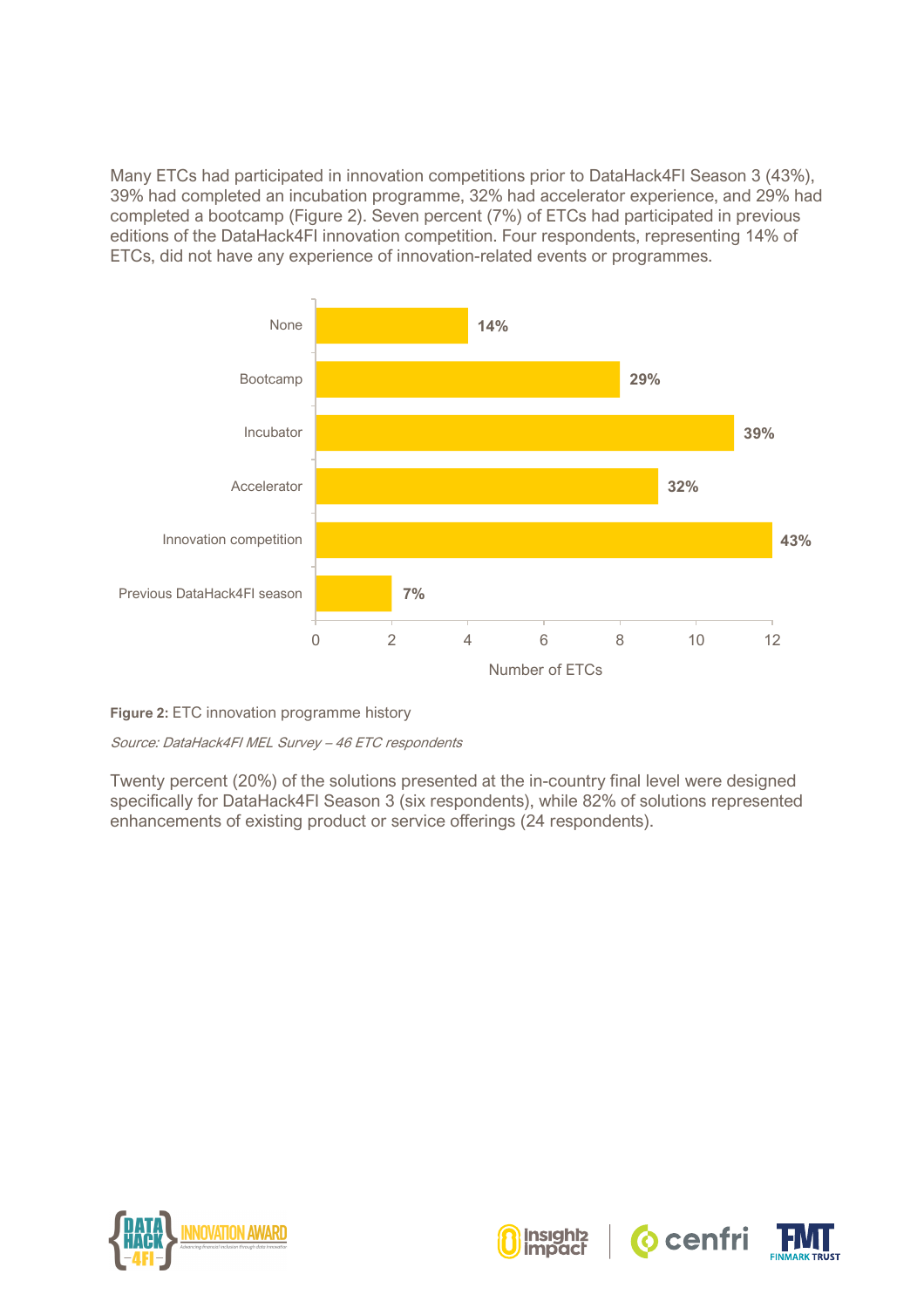#### **2.3.3. Data enthusiasts**

Forty-five (45) data enthusiasts were paired with ETCs during DataHack4FI Season 3 (representing a one-to-one ratio), consisting of 41 males (91%) and 4 females (9%). The average age of the data enthusiasts was 26 (±3) years old.

More than 80% of data enthusiasts had obtained a degree from a tertiary institution (Figure 3), with the most-held qualification being a bachelor's degree (50%). The data enthusiasts were attracted from a range of educational backgrounds, including computer science (37%), engineering (24%), mathematics (21%) and statistics (13%).



Number of data enthusiasts

**Figure 3:** Data enthusiasts' highest level of education obtained

Source**:** DataHack4FI MEL Survey – 38 data enthusiast respondents

The majority of data enthusiasts had less than two years of data-related work experience prior to their involvement in DataHack4FI (87%, 32 respondents), 11% (4 respondents) had between two and five years of experience, and a single data enthusiast had more than five years of experience.







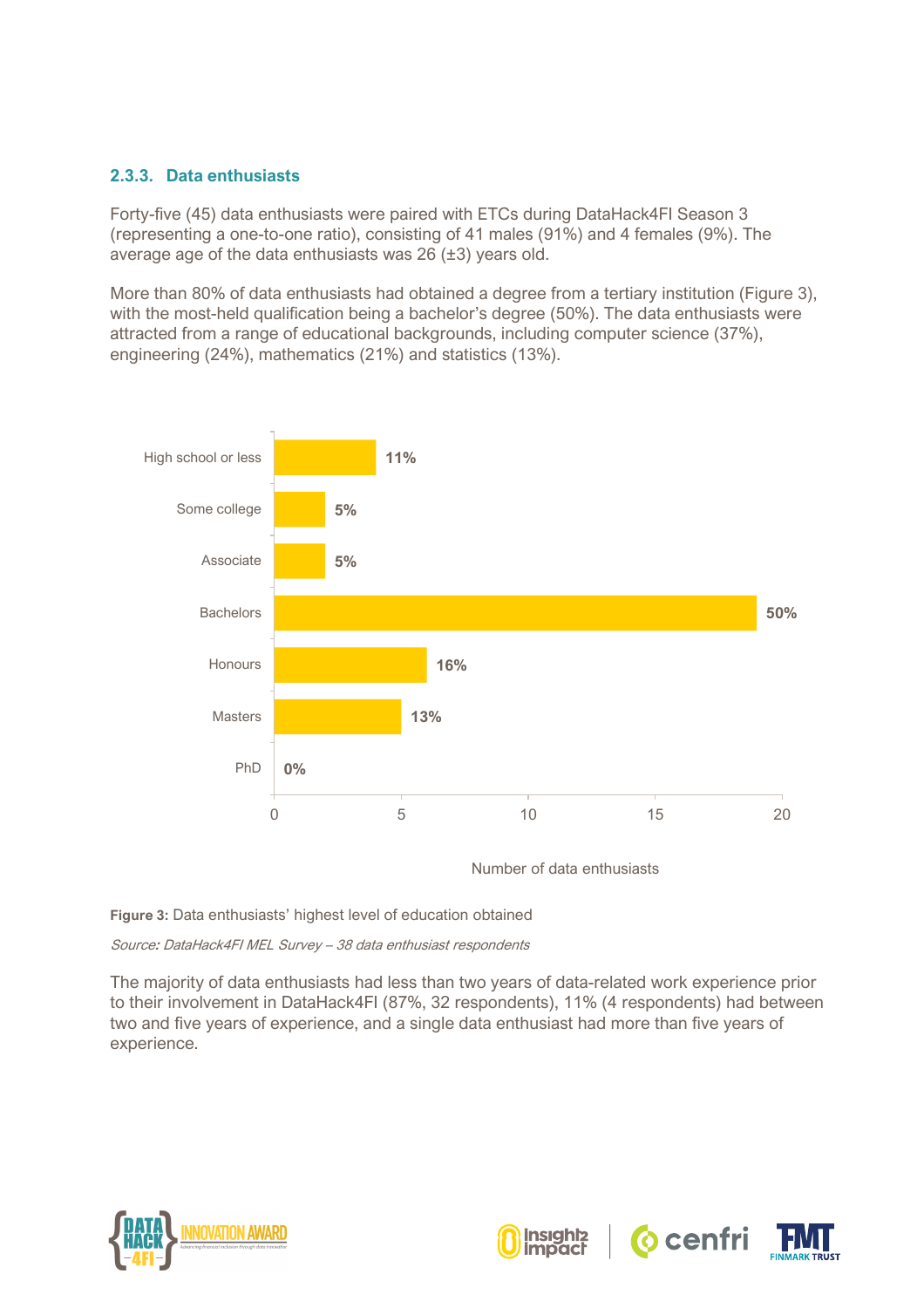# <span id="page-10-0"></span>**3. Outcomes and learnings**

A mixed-evaluation approach was employed to explore key outcomes and assess the extent to which DataHack4FI Season 3 achieved its objectives. Both quantitative and qualitative data were collected from participants through targeted surveys at the in-country final stage, as well as in-person interviews at various stages of the competition.

## **3.1. Emerging tech companies (ETCs)**

The perceived benefits for participating ETCs are displayed in [Figure 4.](#page-10-1) The key areas of benefit were highlighted as "A focus on evidence-based and data-driven decisions", "An opportunity to receive skills development and mentorship", "Visibility and exposure", and "Partnerships and networking".



<span id="page-10-1"></span>**Figure 4:** Areas of benefit for DataHack4FI ETCs

Source: DataHack4FI MEL Survey – 32 ETC respondents

# **3.1.1. DataHack4FI influenced ETCs' approach to data**

DataHack4FI's focus on the use of data in decision-making was identified as the main benefit for participating ETCs [\(Figure 4\)](#page-10-1). Eighty-seven percent (87%, 28 respondents) of ETCs employed innovative analytics methods in the design of their solutions. They utilised previously unconsidered sources of data, collected new data, and applied novel analysis methods to draw more meaningful and impactful insights.

A deeper appreciation of the benefits accompanying a data-driven approach to product design and business practice has prompted ETCs to improve their internal capacity for data [\(Figure](#page-11-0)  [5\)](#page-11-0). The most commonly cited internal capacity changes include developing or improving an existing data strategy (81%, 30 respondents), hiring a consultant or data solution provider (54%, 20 respondents), as well as revamping data collection and storage processes (51%, 19 respondents).







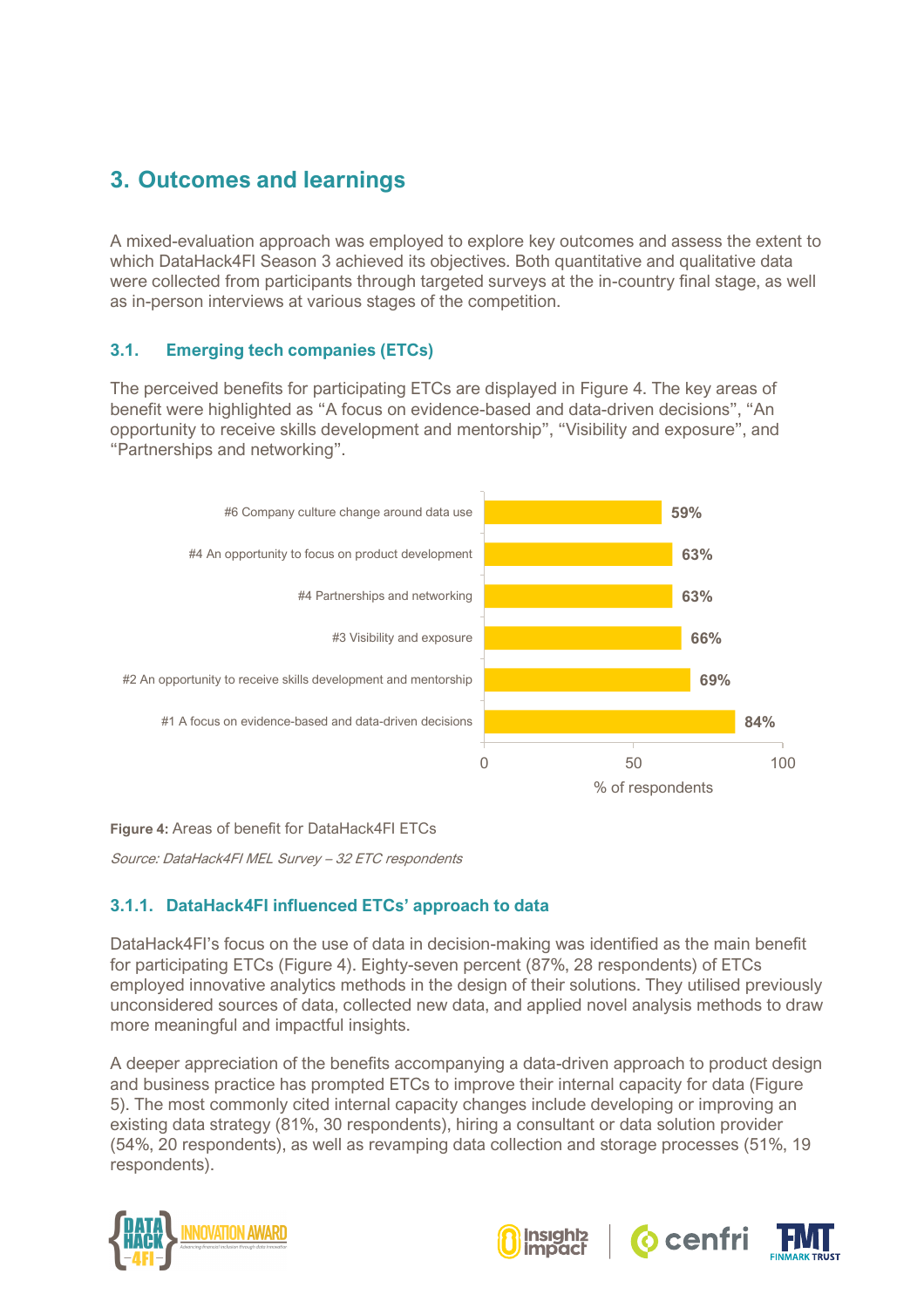

<span id="page-11-0"></span>**Figure 5:** Investments in improving internal data capacity resulting from DataHack4FI Source: DataHack4FI MEL Survey – 37 ETC respondents

## **3.1.2. ETCs benefited from the skills development opportunities**

The skills development and mentorship provided throughout the competition was highlighted as the second-most beneficial element of DataHack4FI Season 3 [\(Figure 4\)](#page-10-1). Overall, the extent to which DataHack4FI Season 3 was able to provide relevant skills development was rated 4.13 out of  $5^2$ .



<span id="page-11-1"></span>**Figure 6:** Rating of the most useful elements that assisted ETCs to develop their solutions Source**:** DataHack4FI MEL Survey – 36 ETC respondents

2 Source: DataHack4FI MEL survey – 32 ETC respondents





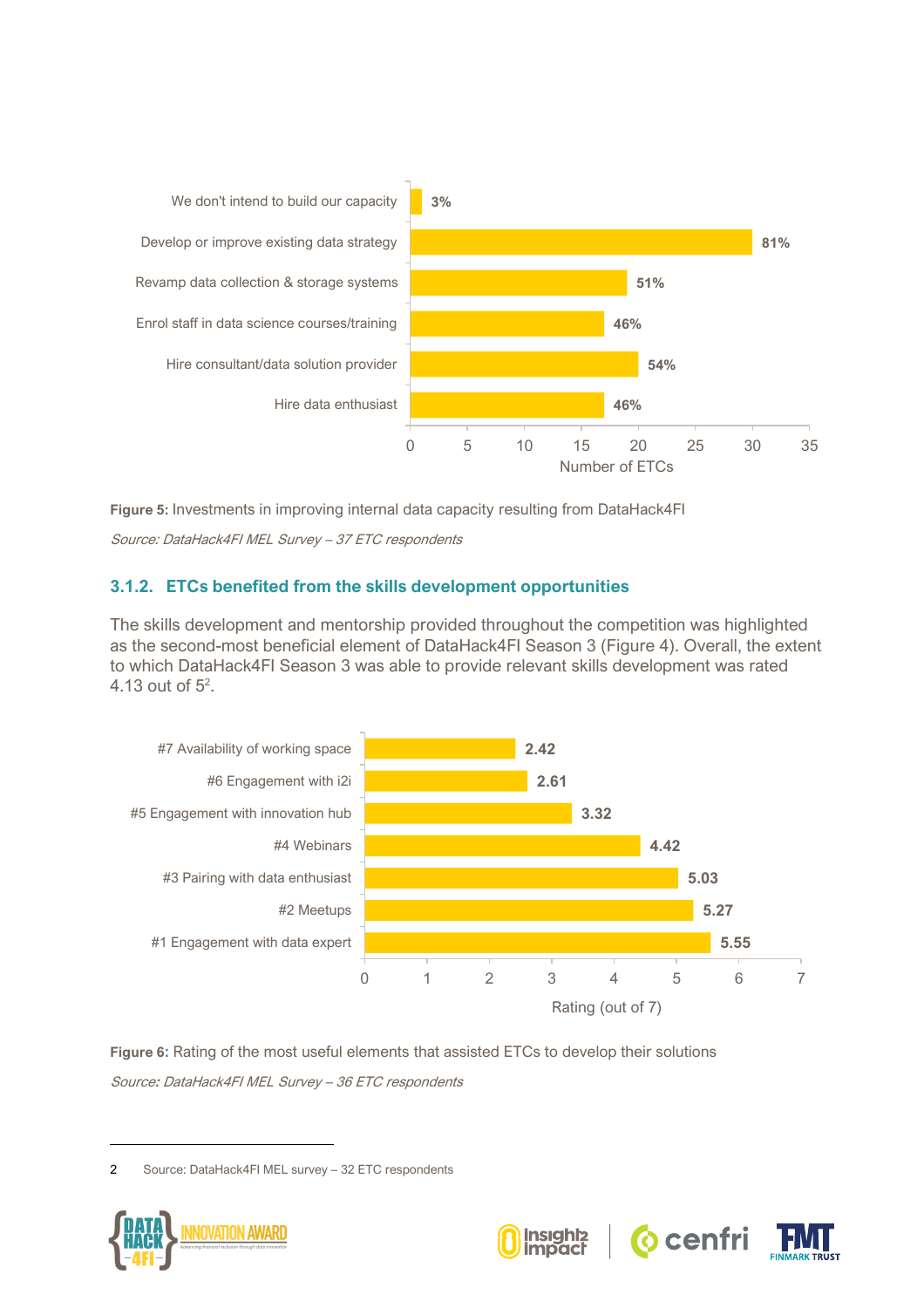The in-person meetups (#2) and webinars (#4) were of particular benefit [\(Figure 6\)](#page-11-1), providing opportunities for the participants to access content and tools relevant to the development of their solutions, while receiving guidance from experts in various thematic areas, including financial inclusion, data science and entrepreneurial/business. [Figure 7](#page-12-0) illustrates the perceived impact of the skills development elements on ETCs.



<span id="page-12-0"></span>**Figure 7:** ETC's rating of meetup and webinar impact Source**:** DataHack4FI MEL Survey – 32 ETC respondents







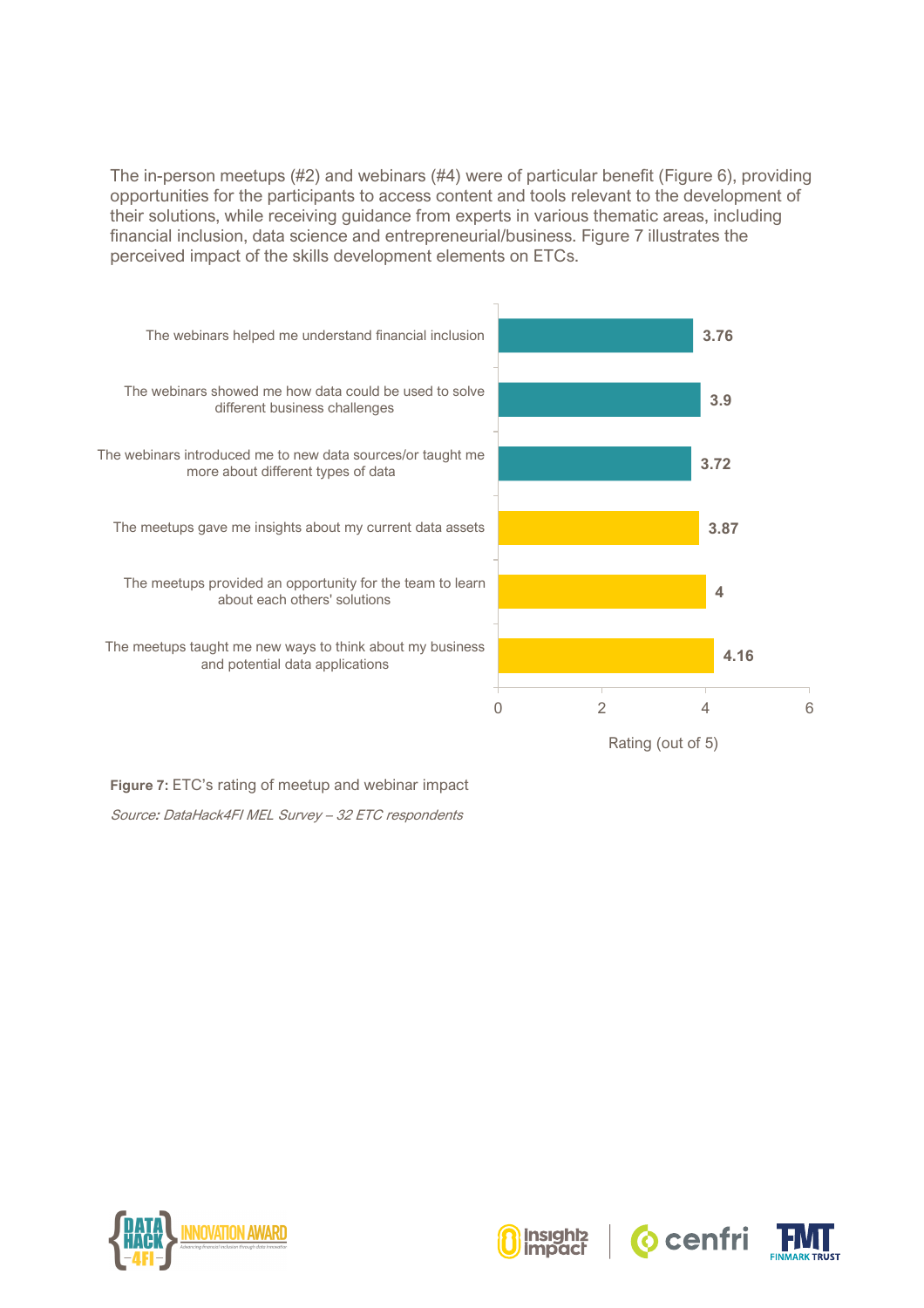## **3.1.3. ETCs valued the collaboration and networking opportunities**

The DataHack4FI initiative promotes networking and collaboration among key stakeholders within the innovation ecosystem, rated as the fourth-most valuable aspect of the competition by ETCs [\(Figure 4\)](#page-10-1).

As illustrated in [Figure 6,](#page-11-1) the opportunity to collaborate with data science experts (#1) and data enthusiasts (#3) was considered particularly valuable in assisting each team to develop their DataHack4FI solution. The influence of the data science expert and data enthusiast is acknowledged as the key proponent in advancing the ETC's understanding of the implications of a data-driven approach to business decision-making and product design [\(Figure 8\)](#page-13-0).



<span id="page-13-0"></span>**Figure 8:** Contribution of data science experts and data enthusiasts

Source**:** DataHack4FI MEL Survey – 31 ETC respondents

These connections are expected to continue to assist the ETCs as they progress their businesses and develop solutions in the future. ETCs expressed their interest in maintaining the relationship with their data enthusiast, either by hiring them formally (48%, 13 respondents) or in an informal capacity (42%, 15 respondents). ETCs were also eager to maintain their engagement with the data science expert in a formal manner (65%, 20 respondents), while 29% were keen to maintain an informal working relationship (9 respondents).







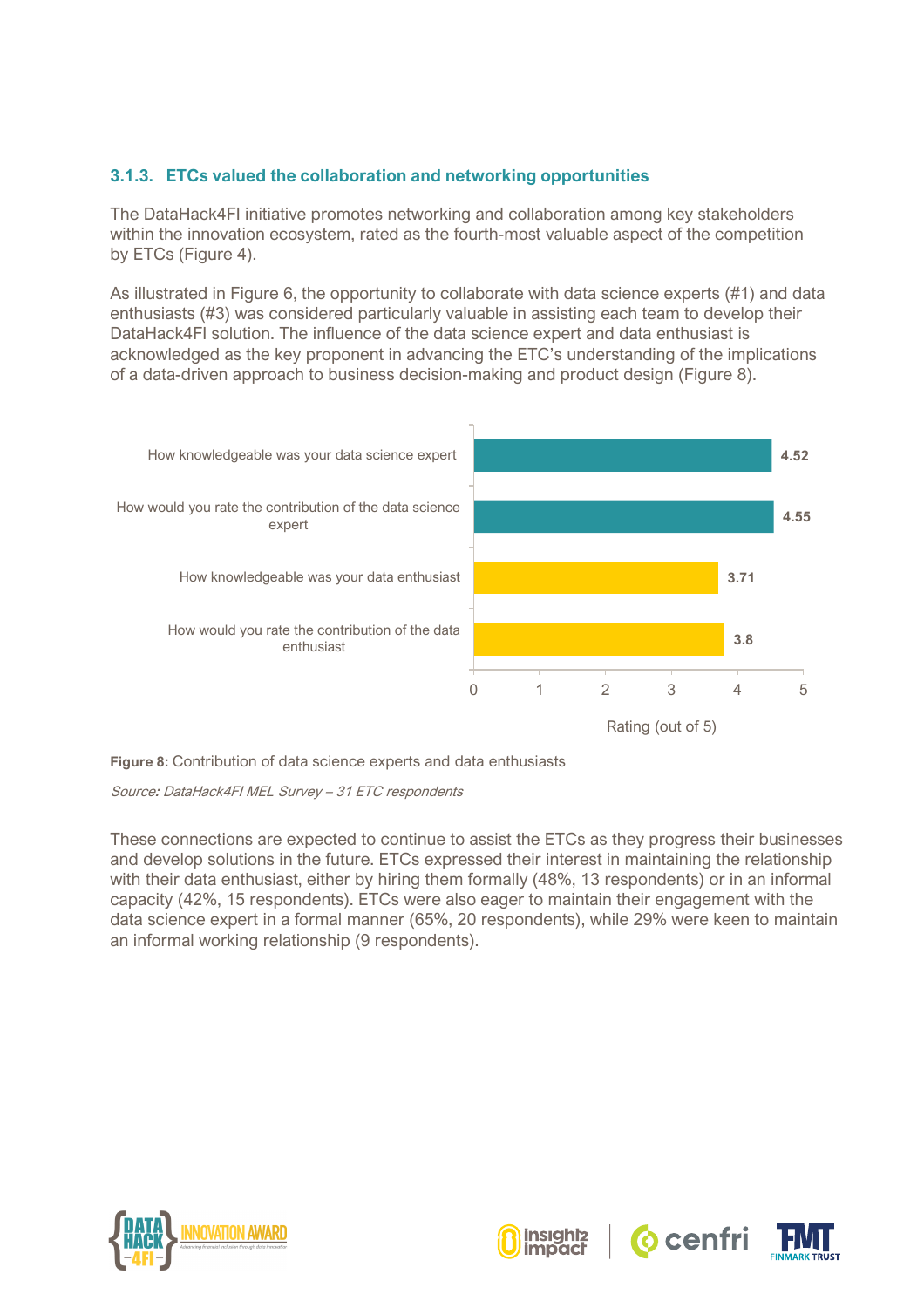#### **3.2. Data enthusiasts**

\*Note: This section includes insights based on data collected from the paired data enthusiasts, as well as survey responses from data enthusiasts who enrolled in the MSPP.

#### **3.1.4. Data enthusiasts advanced their data science knowledge during DataHack4FI**

The data enthusiasts benefited from the skills development opportunities offered during DataHack4FI, rating this element of the competition (on average) 4.42 out of 5<sup>3</sup>. Data enthusiasts were able to advance both their theoretical data science knowledge and practical capabilities by engaging with their paired ETC and data science expert, attending the meetups and webinars, and enrolling in the Microsoft Professional Program in Data Science (MSPP).

Data enthusiasts experienced positive working relationships with their team, providing unique skills that are otherwise lacking within their paired ETCs [\(Figure 9\)](#page-14-0). This relationship allowed the data enthusiasts to apply their knowledge to a practical use case, thereby solving realworld problems through data analytics. The data science experts played a pivotal role in developing the data enthusiasts' data science capabilities, with both in-person and digital mentorship assisting them as they designed data-driven solutions alongside their ETC [\(Figure](#page-14-0)  [9\)](#page-14-0). The benefit of this association was such that 90% of data enthusiasts (28 respondents) expressed intent to maintain contact with their data science expert<sup>4</sup>.



<span id="page-14-0"></span>**Figure 9:** Data enthusiasts' rating of team dynamics

Source**:** DataHack4FI MEL Survey – 31 data enthusiast respondents

<sup>4</sup> Source: DataHack4FI MEL survey – 31 data enthusiast respondents









<sup>3</sup> Source: DataHack4FI MEL survey – 31 data enthusiast respondents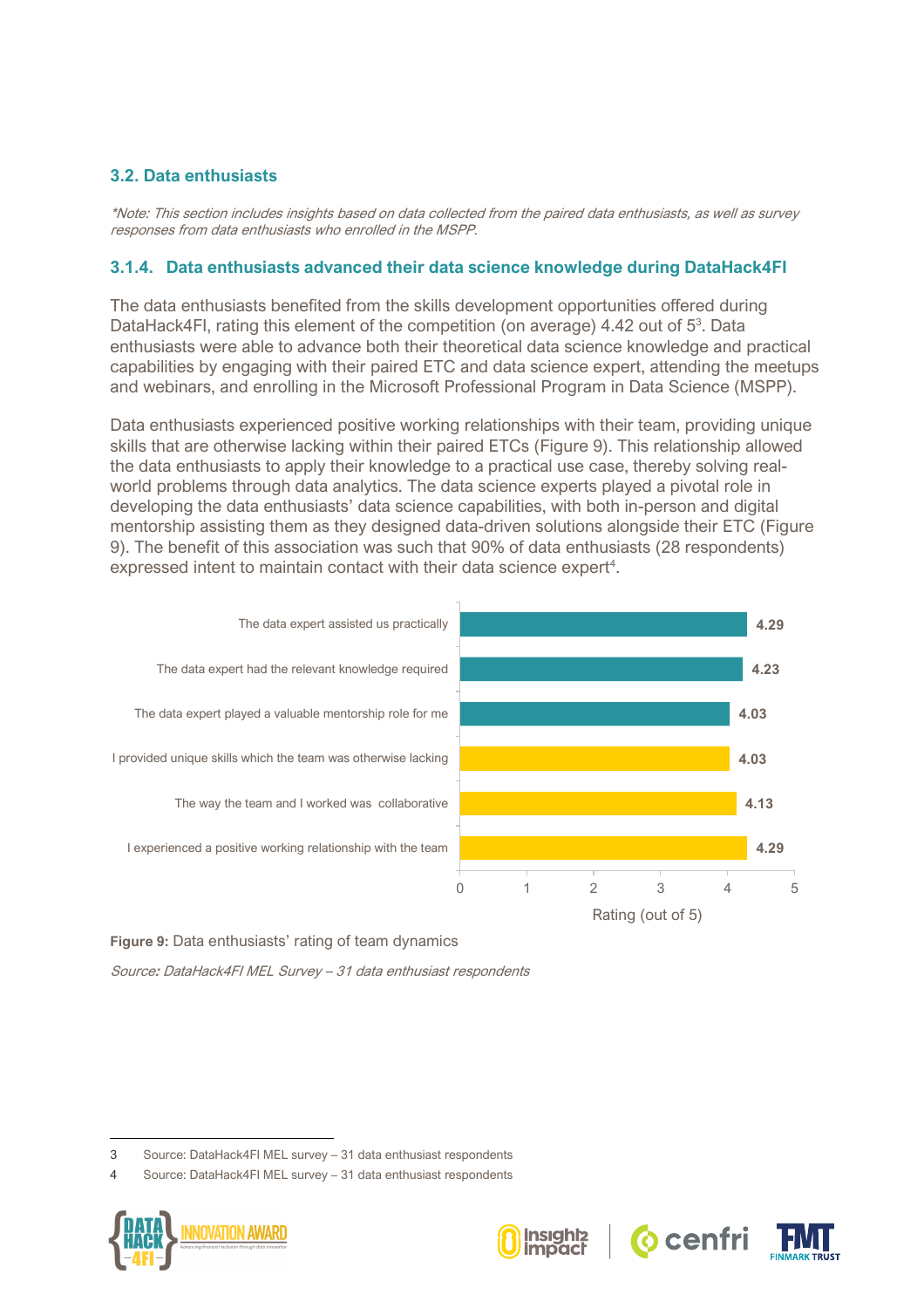The in-person meetups and webinars were highlighted to be of value in imparting data science knowledge [\(Figure 10\)](#page-15-0), providing access to data-related content and tools, while receiving guidance from data science experts.



<span id="page-15-0"></span>**Figure 10:** Data enthusiasts' rating of meetup and webinar impact **Source:** DataHack4FI MEL Survey – 30 data enthusiast respondents







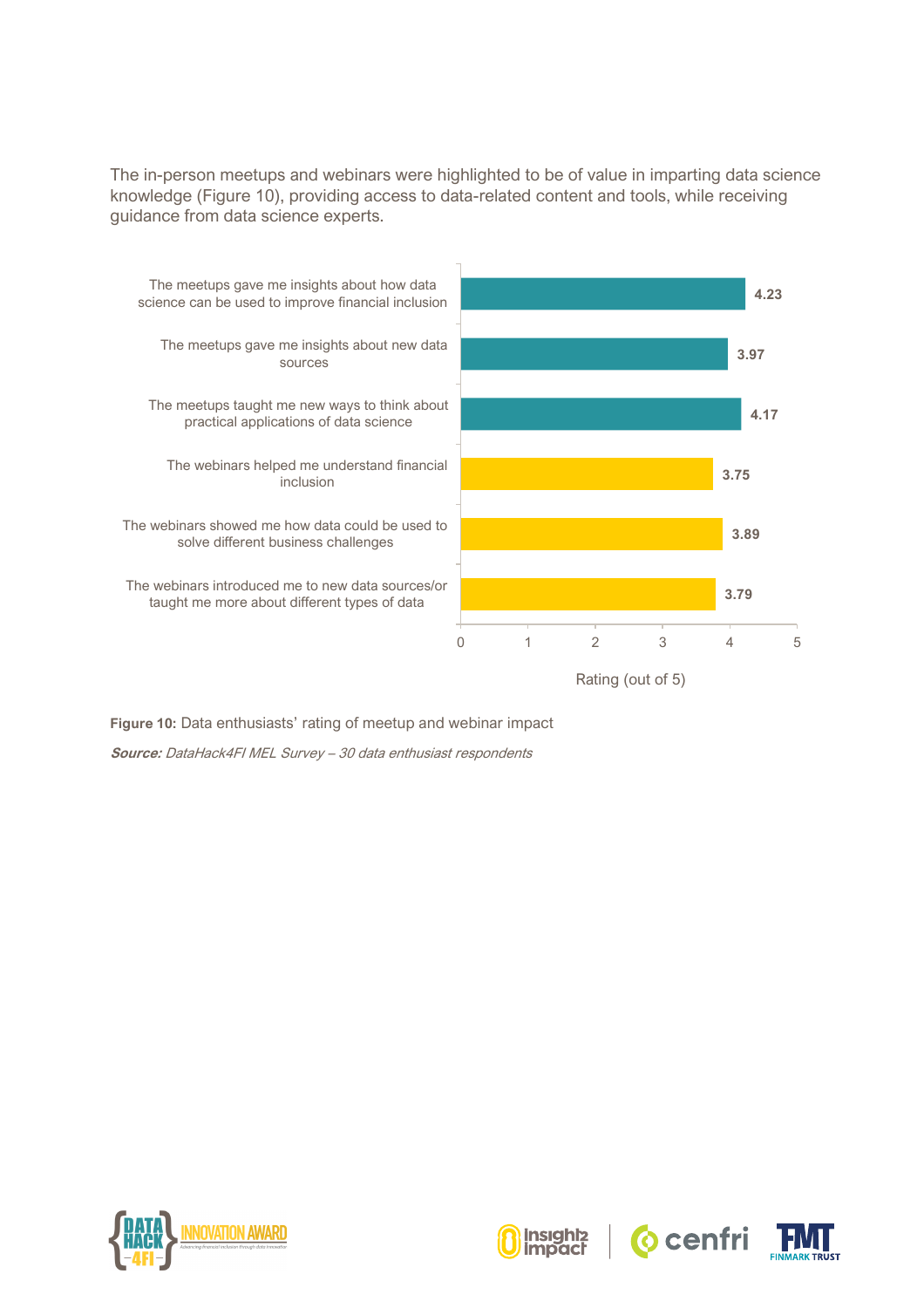The paired and non-paired data enthusiasts benefited considerably from their enrolment in the MSPP in Data Science, rating the course usefulness as 4.9<sup>5</sup> and 4.4<sup>6</sup> (out of 5) respectively. Prior to enrolling, the majority of data enthusiasts considered their data science knowledge to be at a "beginner" (32%) or "intermediate" (50%) level. The MSPP resulted in a substantial increase in data science understanding among the cohort, with 54% (40 candidates) considering themselves "experienced" data scientists following the programme [\(Figure 11](#page-16-0) 11).



<span id="page-16-0"></span>**Figure 11:** Data science knowledge before and after the MSPP

**Source:** DataHack4FI MSPP Survey – 76 respondents

In addition to increasing the theoretical and practical data science capabilities of aspiring data scientists, the skills development components of DataHack4FI motivated data enthusiasts to pursue further data science education following the completion of the competition; where 100% of respondents indicated their intent to engage in further data science training<sup>7</sup>.

<sup>7</sup> Source: DataHack4FI MSPP survey – 72 respondents









<sup>5</sup> Source: DataHack4FI MEL survey – 30 data enthusiast respondents

<sup>6</sup> Source: DataHack4FI MSPP survey – 76 respondents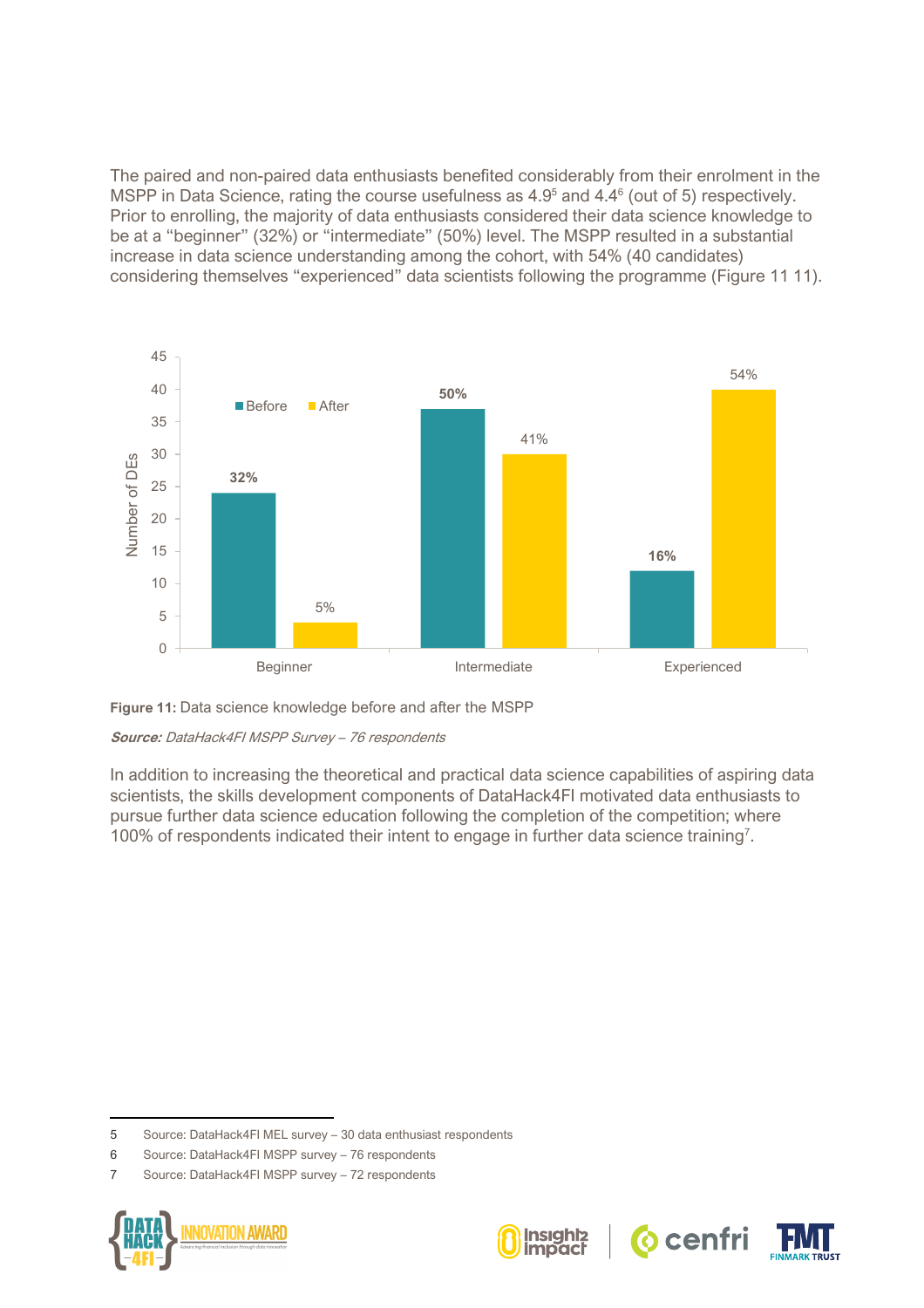## **3.1.5. DataHack4FI positively affected data scientists' career prospects**

The DataHack4FI initiative directly affected the career prospects of participating data enthusiasts (Figure 12). The competition, particularly the MSPP training, resulted in a marked increase in the data scientists' perception of their own employability, with 85% of data enthusiasts (63 respondents) expressing an improvement in employability<sup>8</sup>.





#### **Source:** DataHack4FI MSPP Survey – 74 respondents

Thirty-nine (39) candidates (53%) who enrolled in the MSPP training have taken up either parttime or full-time data-science-related employment since the end of DataHack4FI Season 3. The distribution of candidates who have obtained data-related jobs is shown in Figure 13; 17 have secured full-time employment, 15 have secured part-time employment, and six have entered unpaid internships or tutoring.



**Figure 13:** Distribution of type of work engaged in post-DataHack4FI **Source:** DataHack4FI MSPP Survey – 39 respondents

8 Source: DataHack4FI MSPP Survey – 74 respondents





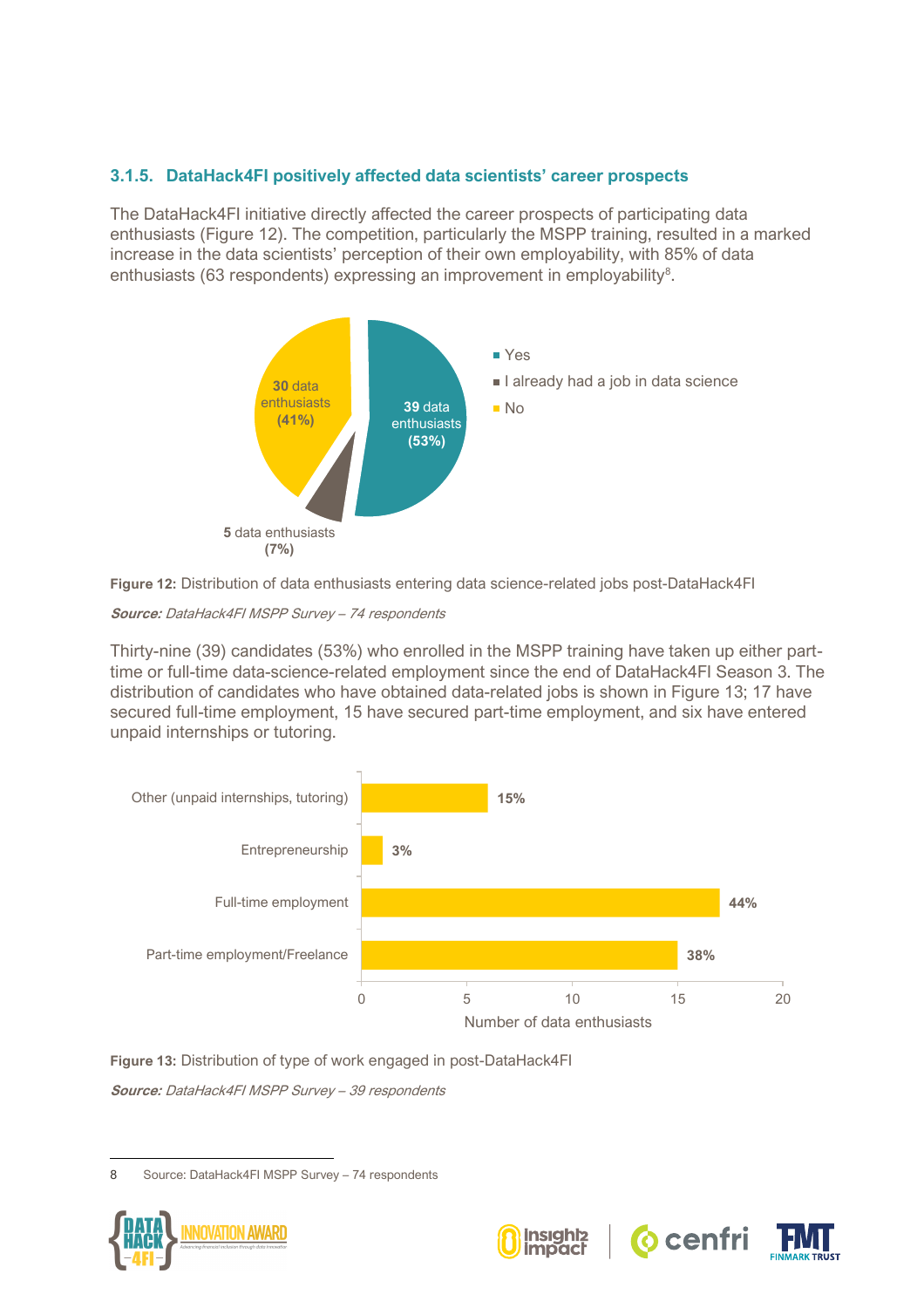# <span id="page-18-0"></span>**4. Conclusion**

The third Season of the DataHack4FI pan-African innovation competition involved 228 participants, representing 45 teams from across seven African countries. The inclusion of a further 329 aspiring data scientists who enrolled in the MSPP in Data Science but not formally paired with a team for the competition, results in a grand total of 557 participants. The initiative catalysed the development of 45 innovative data-driven solutions, either enhancements of existing products/services or entirely new solutions, with the potential to solve key developmental challenges faced by the financially and economically excluded or underserved in Africa. Furthermore, the initiative resulted in the certification of 108 African data scientists through the MSPP data science training.

DataHack4FI Season 3 sought to create opportunities for aspiring data scientists and emerging tech companies to collaborate in the design of data-driven innovations that advance financial and economic inclusion, while accessing relevant support from experts, mentors and other key innovation ecosystem stakeholders. The initiative set out to achieve four core objectives: (1) skills development, (2) networking and collaboration, (3) data-driven decision-making, and (4) financial and economic inclusion.

## **4.1. Skills development**

Season 3 was successful in providing market-relevant skills development opportunities, targeted at both ETCs and aspiring data scientists. The competition delivered in-person meetups, webinars, entrepreneurial training, pitch training, and an investor masterclass, as well as digital and in-person mentorship from experts in financial inclusion, technology, data science and business science.

DataHack4FI's aspiring data scientists developed their theoretical and practical capabilities by engaging with data science experts, by enrolling in the MSPP in Data Science, and by applying their knowledge to real-world use cases as they worked to design solutions alongside their team. The initiative was able to motivate data enthusiasts to pursue further data science education, while increasing their employability, with several participants entering data-related jobs after the competition. In this way, DataHack4FI contributed to the empowerment of African youths in a field that is increasingly providing opportunities for career advancement.

# **4.2. Networking and collaboration**

DataHack4FI was able to convene key innovation ecosystem stakeholders across the seven target countries, with a common objective of solving key financial and economic inclusion challenges through collaboration. The competition assembled emerging tech companies, aspiring data scientists, innovation hubs, experts and mentors with a range of relevant expertise, financial service providers, investors and development partners.

Teams competing in Season 3 (consisting of an ETC, their paired data enthusiast and a data science expert) experienced positive working relationships that fostered collaboration, learning and the design of data-driven solutions that solve key developmental challenges. Ultimately, insight2impact was able to broker partnerships among key stakeholders that serve to realise these solutions, while facilitating the continued development of enabling innovation







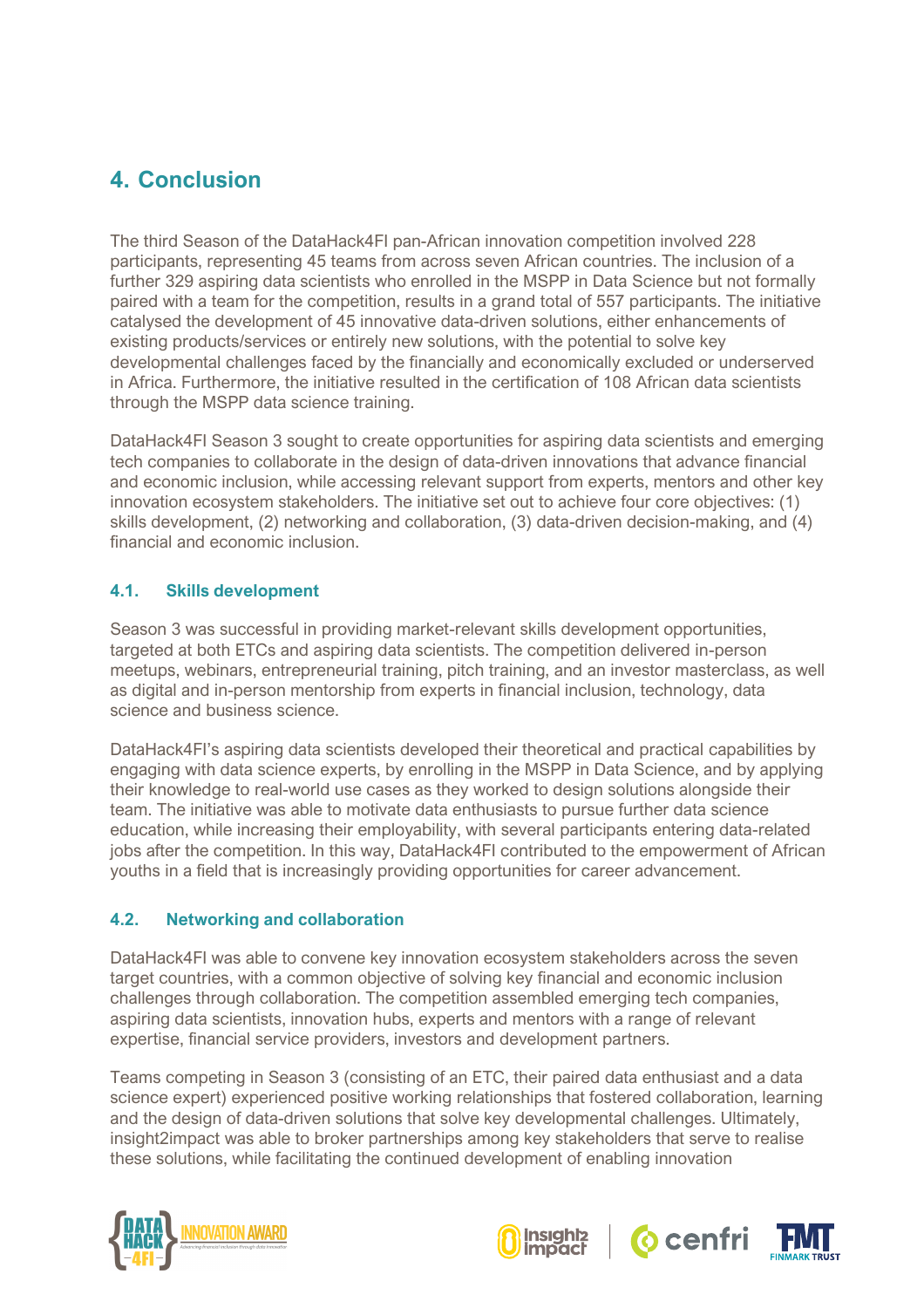ecosystems. Multi-stakeholder networking and collaboration presents a realistic avenue to reach the financially and economically underserved.

#### **4.3. Data-driven decision-making**

DataHack4FI positively affected the extent to which emerging tech companies understand and appreciate the benefits of adopting a data-driven approach to product design and decisionmaking. By collaborating with data enthusiasts and data science experts, the way data was utilised by the team evolved during the competition. ETCs employed previously unconsidered sources of data, collected new data, and applied novel analytical methods to draw more impactful inferences. This approach has several benefits for both the product/service provider and the end-user, allowing ETCs to:

- better understand their customers, enabling the design of solutions that meet market needs
- improve the extent to which their models can accurately predict an output for a given use case
- gain additional insight that influences the strategic direction of their business, or that reaffirms their current strategy, and
- identify new market segments to target new innovations

Their involvement in the competition also prompted ETCs to enhance their capacity for data collection and analysis by developing or improving an existing data strategy, hiring data science human capital, or revamping internal data collection and storage processes.

DataHack4FI Season 3 was effective in conveying the importance of adopting a data-driven and evidence-based approach, thereby bridging the gap between the decisions being made for financial and economic inclusion and the available data, catalysing the development of customer-centric products/services.

#### **4.4. Financial and economic inclusion**

Season 3 of DataHack4FI successfully stimulated the use of data by participating ETCs, ensuring the solutions developed during the competition are underpinned by data and designed to meet the needs of their target population. Products/services with a foundation in data have a greater potential to reach scale due to a deeper understanding of the market need and the unique context in which the financial or economic inclusion challenge exists. During the competition, teams were able to clearly identify and articulate who their end customer is, understand the nature of their particular use case, and design innovative solutions that address these unique challenges. This approach further enhances the likelihood of these solutions reaching market and increases the prospects for emerging tech companies to develop into sustainable businesses.

Ultimately, DataHack4FI Season 3 catalysed the development of 45 data-driven solutions, designed to solve key developmental challenges faced by the financially and economically underserved. Such products have the potential to affect the quality of life for millions of Africans who make up the base of the financial market segment pyramid.